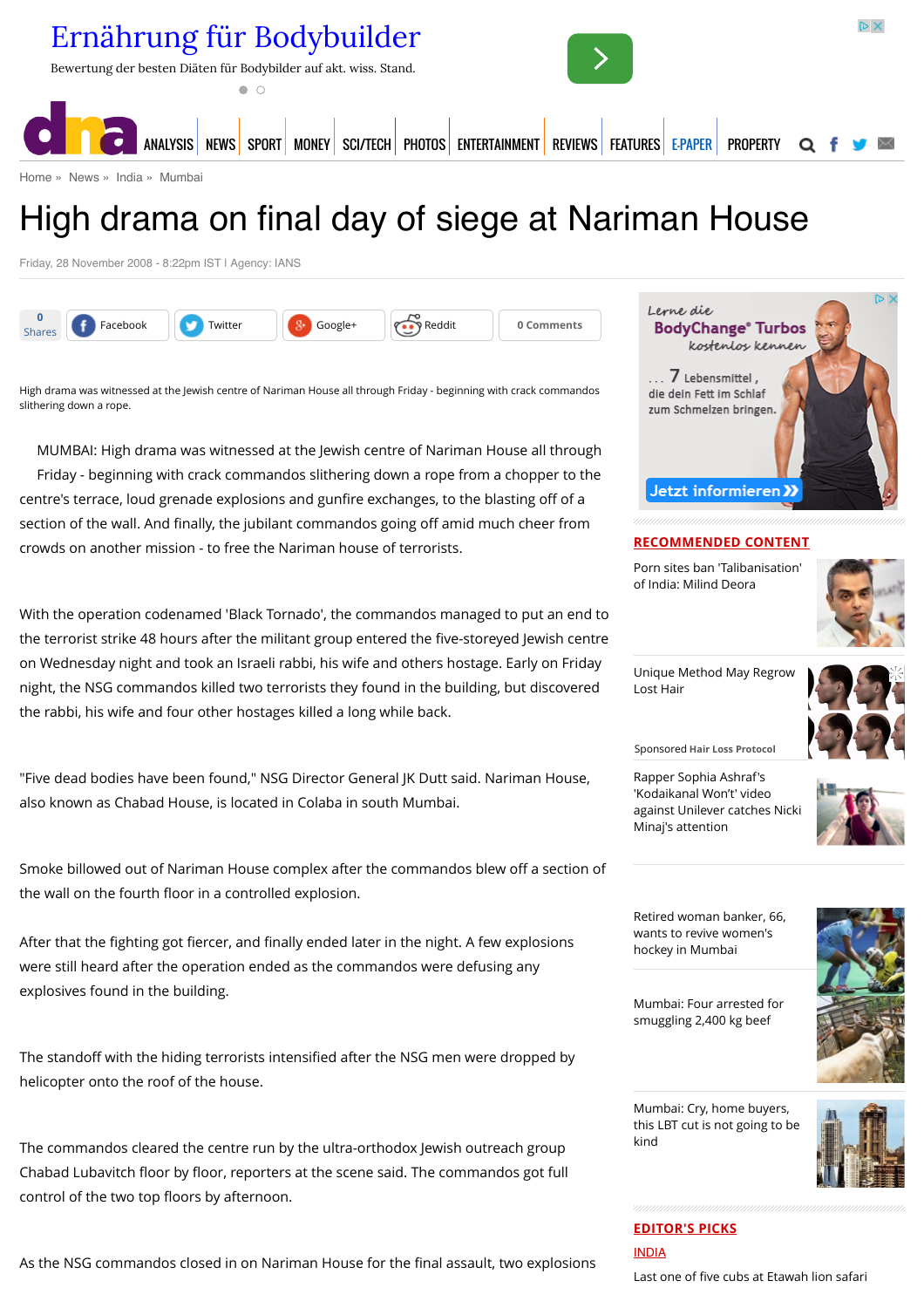within a span of 10 to 15 minutes slowed down their operation. A third explosion was heard at 4.47 p.m.

When the commandos moved to the second floor, they found the bodies of three hostages, who had been killed much earlier. Then one of the terrorists lobbed a grenade at the commandos as they continued to move forward. The forces moved to the fourth floor, where they killed the two terrorists and found the bodies of two more hostages.

"The hostages were victims of the terrorists," said Dutt.

He said commando Havaldar Gajendra Singh was killed in the gunbattle at Nariman House.

"Gajendra Singh came in the line of fire. He received bullet injuries, but did not retreat. He continued going forward, and made the supreme sacrifice," Dutt said.

## $\rightarrow$  [193 Shares](http://www.dnaindia.com/mumbai/report-high-drama-on-final-day-of-siege-at-nariman-house-1209970#)  $\bigcirc$  [2 days ago](http://www.dnaindia.com/mumbai/report-high-drama-on-final-day-of-siege-at-nariman-house-1209970#)

[survives on cow milk](http://www.dnaindia.com/india/report-last-one-of-five-cubs-at-etawah-lion-safari-survives-on-cow-milk-2109981)

## **[SCI/TECH](http://www.dnaindia.com/scitech)**

[What the world of gaming](http://www.dnaindia.com/scitech/report-immersion-is-the-name-of-the-game-2109432) holds in store for 2025



# [SCI/TECH](http://www.dnaindia.com/scitech)

Yureka Plus and Yuphoria fl[ash sales today on Amazon](http://www.dnaindia.com/scitech/report-yureka-plus-and-yuphoria-flash-sales-today-on-amazon-india-2109499) India

 $\leftrightarrow$  [16 Shares](http://www.dnaindia.com/mumbai/report-high-drama-on-final-day-of-siege-at-nariman-house-1209970#)  $\bigcirc$  [4 days ago](http://www.dnaindia.com/mumbai/report-high-drama-on-final-day-of-siege-at-nariman-house-1209970#)

# [ANALYSIS](http://www.dnaindia.com/analysis)

[The grim reality: Politics](http://www.dnaindia.com/analysis/editorial-the-grim-reality-politics-behind-yakub-memon-s-hanging-2109659) behind Yakub Memon's hanging



 $20$  Shares  $\bigcirc$  [3 days ago](http://www.dnaindia.com/mumbai/report-high-drama-on-final-day-of-siege-at-nariman-house-1209970#)

#### **[ANALYSIS](http://www.dnaindia.com/analysis)**

[Why India needs to be worried](http://www.dnaindia.com/analysis/editorial-dnaedit-population-bomb-2109662) about its ticking population bomb



 $\rightarrow$  [172 Shares](http://www.dnaindia.com/mumbai/report-high-drama-on-final-day-of-siege-at-nariman-house-1209970#)  $\bigcirc$  [3 days ago](http://www.dnaindia.com/mumbai/report-high-drama-on-final-day-of-siege-at-nariman-house-1209970#)



[Jump to comments](http://www.dnaindia.com/mumbai/report-high-drama-on-final-day-of-siege-at-nariman-house-1209970#comments)

#### **FROM AROUND THE WEB**



**[What Going On With the Tiny](http://www.ozy.com/acumen/whats-wrong-with-all-those-little-newborns/40384?utm_source=Outbrain&utm_medium=CPC&utm_campaign=INTL%20-%20All%20Clicks%20ALL%20Devices) Newborns in Korea?** OZ)



**[Welcome to Europe's Jihadi](http://www.ozy.com/fast-forward/welcome-to-europes-jihadi-corridor/60342?utm_source=Outbrain&utm_medium=CPC&utm_campaign=INTL%20-%20All%20Clicks%20ALL%20Devices) Corridor** OZY



**[History's Most Sadistic Serial](http://www.ozy.com/flashback/historys-most-sadistic-serial-killer/40585?utm_source=Outbrain&utm_medium=CPC&utm_campaign=INTL%20-%20All%20Clicks%20ALL%20Devices) Killer** OZY

**[Most Viewed](http://www.dnaindia.com/mumbai/report-high-drama-on-final-day-of-siege-at-nariman-house-1209970#mostviewed) [Most Shared](http://www.dnaindia.com/mumbai/report-high-drama-on-final-day-of-siege-at-nariman-house-1209970#mostshared)** 

[Thousands throng Yakub Memon's funeral](http://www.dnaindia.com/mumbai/report-thousands-throng-yakub-memon-s-funeral-2109684)  $227$  Shares  $\bigcirc$  [3 days ago](http://www.dnaindia.com/mumbai/report-high-drama-on-final-day-of-siege-at-nariman-house-1209970#)

Mumbai Police fi[lms Yakub Memon's funeral to](http://www.dnaindia.com/mumbai/report-mumbai-police-films-yakub-memon-s-funeral-to-find-known-criminals-2110007) find 'known criminals'

 $47$  Shares  $\bigcirc$  [2 days ago](http://www.dnaindia.com/mumbai/report-high-drama-on-final-day-of-siege-at-nariman-house-1209970#)

[Maharashtra government to build expressway](http://www.dnaindia.com/mumbai/report-maharashtra-government-to-build-expressway-between-mumbai-and-nashik-2109935) between Mumbai and Nashik [80 Shares](http://www.dnaindia.com/mumbai/report-high-drama-on-final-day-of-siege-at-nariman-house-1209970#) [2 days ago](http://www.dnaindia.com/mumbai/report-high-drama-on-final-day-of-siege-at-nariman-house-1209970#)

[Vistara rolls out mobile phone boarding pass](http://www.dnaindia.com/mumbai/report-vistara-rolls-out-mobile-phone-boarding-pass-facility-other-airlines-to-follow-soon-2109930) facility, other airlines to follow soon [235 Shares](http://www.dnaindia.com/mumbai/report-high-drama-on-final-day-of-siege-at-nariman-house-1209970#) [2 days ago](http://www.dnaindia.com/mumbai/report-high-drama-on-final-day-of-siege-at-nariman-house-1209970#)

[10 cities from Maharashtra to be developed as](http://www.dnaindia.com/mumbai/report-10-cities-from-maharashtra-to-be-developed-as-smart-cities-2109979) smart cities

[7 Shares](http://www.dnaindia.com/mumbai/report-high-drama-on-final-day-of-siege-at-nariman-house-1209970#) **4** [2 days ago](http://www.dnaindia.com/mumbai/report-high-drama-on-final-day-of-siege-at-nariman-house-1209970#)

# **TOP STORIES FROM CITIES**

[Now, Somnath Bharti kicks up row with](http://www.dnaindia.com/delhi/report-now-somnath-bharti-kicks-up-row-with-beautiful-women-remark-2110837) 'beautiful women' remark



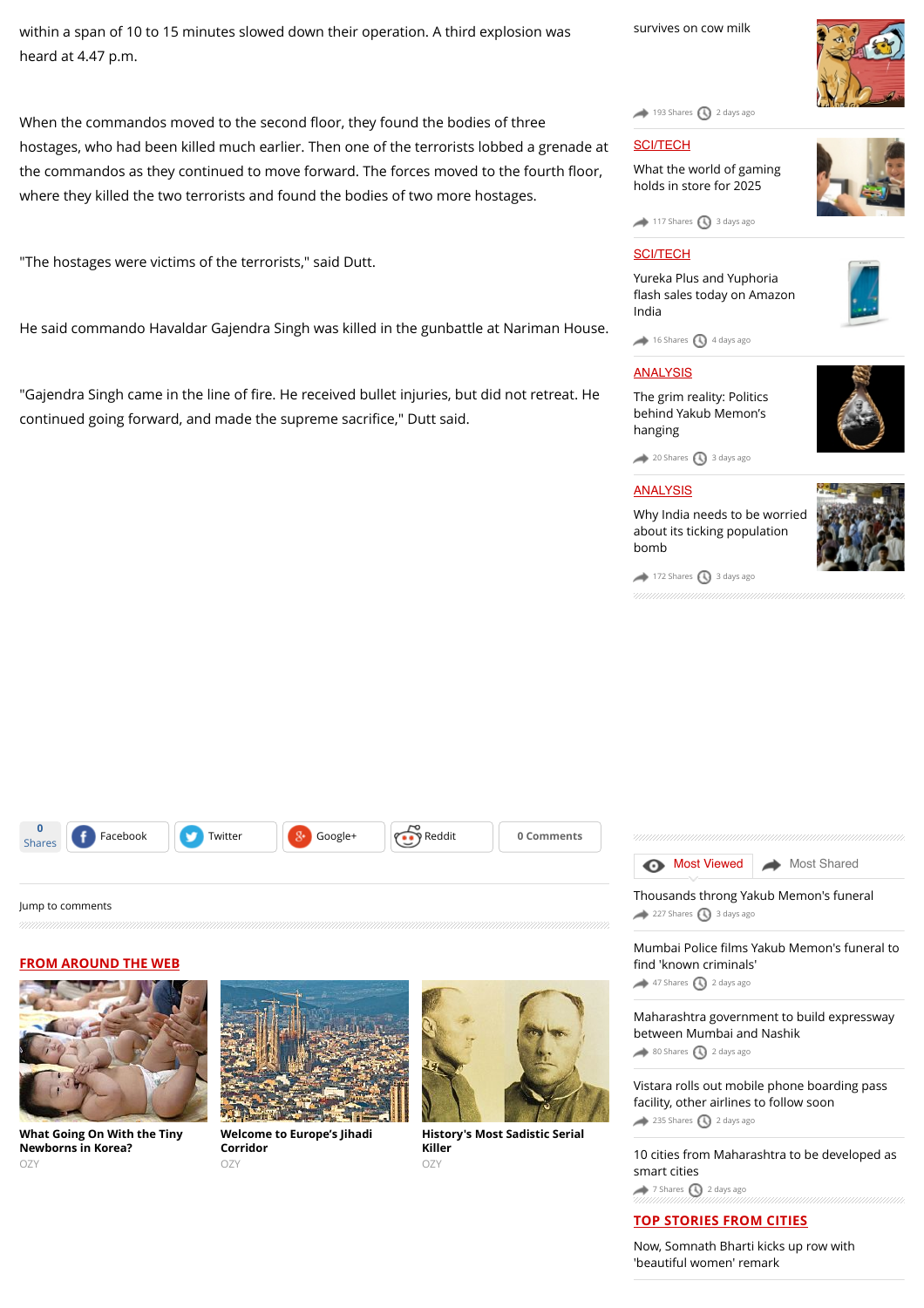

**[10 Hot Cars Suitable For College](http://fryerschat.com/10-hot-cars-suitable-for-college-graduates/) Graduates**

Cars & Sport Talks



**[10 Wedding Dresses That Would](http://thingsrated.com/2015/06/25/10-wedding-dresses-that-would-make-any-groom-run-for-his-life/?utm_source=outbrain&utm_medium=cpc&utm_campaign=outbrain_top10_DE&utm_term=4777563) Make Any Groom Run For His Life** Things Rated

**[Here are 8 awesome food stalls](http://my.openrice.com/klangvalley/article/8-must-eat-foods-at-lot-10-hutong/703?utm_campaign=article&utm_medium=cpc&utm_source=outbrain&utm_term=id-703) you must try in Lot 10 Hutong!** OpenRice Malaysia



**Autopsy of Sandra Bland Finds [Injuries Consistent With Suicide,](http://www.nytimes.com/2015/07/24/us/autopsy-of-sandra-bland-finds-injuries-consistent-with-suicide-prosecutor-says.html?WT.mc_id=2015-AUGUST-OTB-INTL_AUD_DEV-0801-0831&WT.mc_ev=click&ad-keywords=IntlAudDev) Prosecutor Says** New York Times



**[25 Facts You Didn't Know About](http://cyber-breeze.com/20-game-of-throne-facts-that-change-perception/?utm_source=Outbrain&utm_medium=referral&utm_campaign=OB-Thrones-Int-Des) Game of Thrones** Entertain Me



**[10 Tricks To Learn Any Language](http://www.babbel.com/en/magazine/10-tips-from-an-expert?slc=engmag-a1-vid-bv1-tipsandtricks-ob&utm_source=outbrain&utm_medium=cpc&utm_campaign=cd_engall_gen_cde_bv1_polyglot) From A Man Who Speaks 9** Babbel

ecommended by Outbrain

**ALSO READ**



**Info commission tells Maharashtra government to stop stalling, provide data [about money given to NGOs](http://www.dnaindia.com/mumbai/report-info-commission-tells-maharashtra-government-to-stop-stalling-provide-data-about-money-given-to-ngos-2110200)**



**[File FIRs against engineers if](http://www.dnaindia.com/mumbai/report-file-firs-against-engineers-if-potholes-not-filled-corporator-2110198) potholes not filled: Corporator**



**[8 cases of cholera detected in](http://www.dnaindia.com/mumbai/report-8-cases-of-cholera-detected-in-july-says-bmc-2110197) July, says BMC**



**[Development Plan may not be](http://www.dnaindia.com/mumbai/report-development-plan-may-not-be-ready-before-next-year-2110189) ready before next year**



**Fire department gets 90m hydraulic platform to reach [high-rises for fighting blazes](http://www.dnaindia.com/mumbai/report-fire-department-gets-90m-hydraulic-platform-to-reach-high-rises-for-fighting-blazes-2110180)**



**Supreme Court upholds life [term to man for killing landlord](http://www.dnaindia.com/mumbai/report-supreme-court-upholds-life-term-to-man-for-killing-landlord-to-usurp-property-2110170) to usurp property**

# **[MORE STORIES](http://www.dnaindia.com/mumbai)**

[First ever successful heart transplant](http://www.dnaindia.com/mumbai/report-first-ever-successful-heart-transplant-conducted-in-mumbai-thanks-to-efforts-of-police-2110832) conducted in Mumbai thanks to efforts of police

[Gujarat government websites to get face-lift,](http://www.dnaindia.com/ahmedabad/report-gujarat-government-websites-to-get-face-lift-connect-to-social-media-2110616) connect to social media

[Now, you can get rewarded for exposing power](http://www.dnaindia.com/bangalore/report-now-you-can-get-rewarded-for-exposing-power-theft-in-bangalore-2110610) theft in Bangalore

Mumbai University Vice Chancellor Sanjay [Deshmukh moots proposal for appointment of](http://www.dnaindia.com/mumbai/report-mumbai-university-vice-chancellor-sanjay-deshmukh-moots-proposal-for-appointment-of-four-pro-vcs-2110578) four pro-VCs

# **ACROSS DNA NEWS**

[Centre yet to release funds to tackle](http://www.dnaindia.com/india/report-centre-yet-to-release-funds-to-tackle-flood-erosion-tarun-gogoi-2110831) flood, erosion: Tarun Gogoi

[Modi government signs historic peace accord](http://www.dnaindia.com/india/report-pm-modi-announces-signing-of-accord-with-north-east-militant-outfit-nscnim-2110737) with North East militant outfit NSCN (IM)

[Voices of protests from FTII](http://www.dnaindia.com/india/report-voices-of-protests-from-ftii-find-echo-among-delhi-youth-2110833) find echo among Delhi youth

[Ban on tobacco products: Delhi HC refrains](http://www.dnaindia.com/india/report-ban-on-tobacco-products-delhi-hc-refrains-from-vacating-order-2110820) from vacating order

[Minority students denied scholarship in 2014-](http://www.dnaindia.com/india/report-minority-students-denied-scholarship-in-2014-15-to-get-one-2110830) 15 to get one

## **SPORTS NEWS**

[Win v/s India A a welcome boost before ODI tri](http://www.dnaindia.com/sport/report-win-vs-india-a-a-welcome-boost-before-odi-tri-series-australia-a-batsman-callum-ferguson-2110814)series: Australia A batsman Callum Ferguson

[BCCI's working group meets, says sponsors](http://www.dnaindia.com/sport/report-bcci-s-working-group-meets-says-sponsors-backing-board-2110771) backing Board

[Shah Rukh Khan thanks MCA for revoking ban](http://www.dnaindia.com/sport/report-shah-rukh-khan-thanks-mca-for-revoking-ban-2110703)

[Wenger glad to overcome 'winless streak'](http://www.dnaindia.com/sport/report-wenger-glad-to-overcome-winless-streak-against-mourinho-s-chelsea-2110668) against Mourinho's Chelsea

### **TRENDING TOPICS**

| Gurdaspur attack                              | Sreesanth       |  |             |  |  |
|-----------------------------------------------|-----------------|--|-------------|--|--|
| Film and Television Institute of India (FTII) |                 |  |             |  |  |
| Salman Khan                                   | one plus 2      |  | Yakub Memon |  |  |
| APJ Abdul Kalam<br>Aam Admi Party             |                 |  |             |  |  |
| Bajrangi Bhaijaan                             | <b>Bahubali</b> |  |             |  |  |
| Priyanka Chopra                               | Bank of India   |  | micromax    |  |  |
| Masaan                                        |                 |  |             |  |  |

**LATEST VIDEOS**